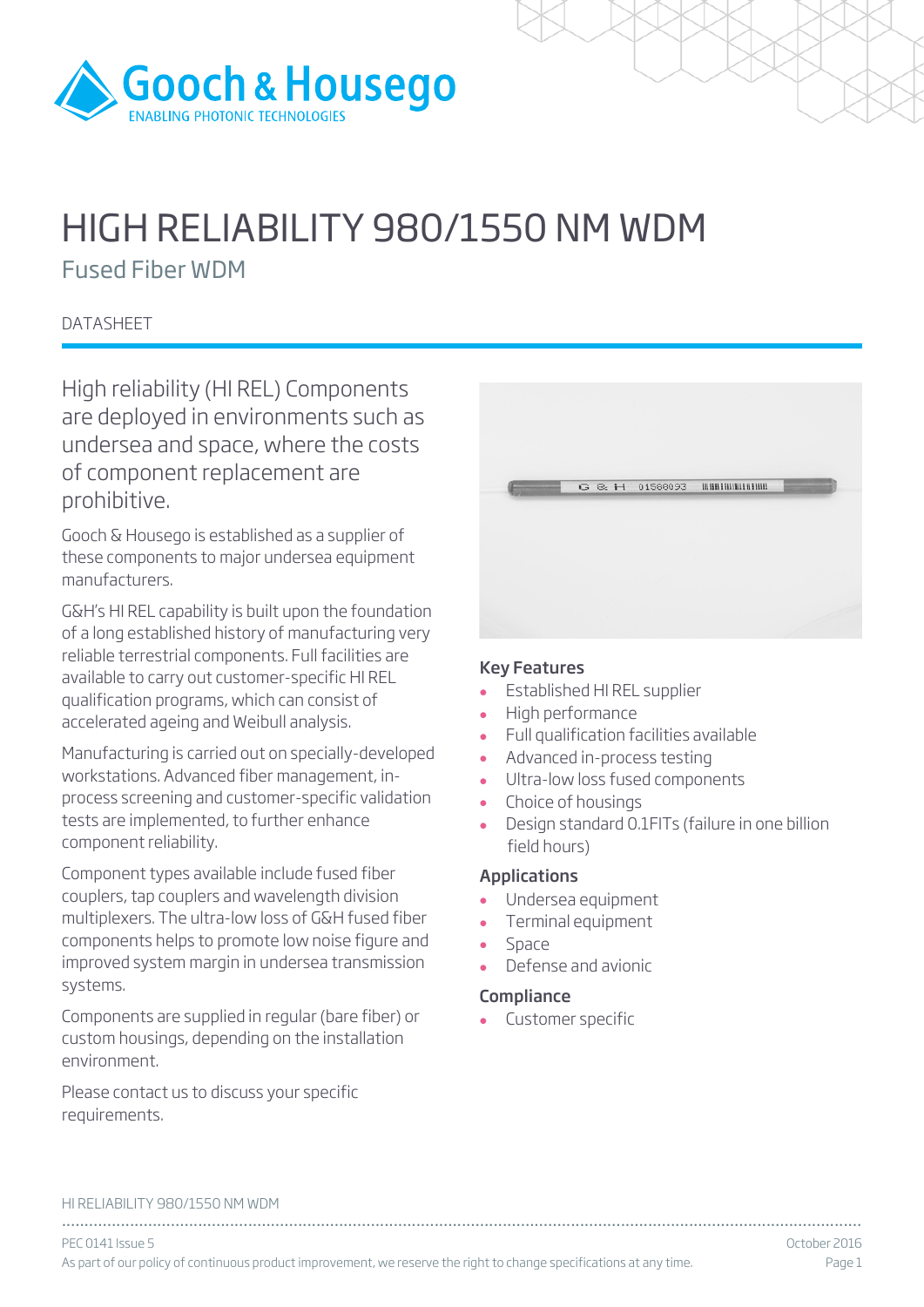## **Optical Specifications**

| Wavelength |        | Grade | <b>Insertion</b><br>$Loss1$ (dB) | WDL <sup>2</sup><br>(dB) | PDL <sup>3</sup><br>(dB) | TDL <sup>4</sup><br>(dB) | <b>Signal</b><br>Isolation <sup>5</sup><br>(dB) | <b>Pump</b><br>Isolation <sup>6</sup><br>(dB) |
|------------|--------|-------|----------------------------------|--------------------------|--------------------------|--------------------------|-------------------------------------------------|-----------------------------------------------|
| Pump       | Signal |       | Max                              | Max                      | Max                      | Max                      | Min                                             | Min                                           |
| 980 nm     | C hand | н     | 0.15                             | 0.07                     | 0.04                     | 0.02                     | 18                                              | 18                                            |

................................................................................................................................................................................

1 Insertion loss over operating wavelength range and component life - not including PDL, TDL (25 years, typical service/storage conditions 40°C/60% RH).

2 Change in insertion loss over the operating wavelength range

3 Change in insertion loss over all input polarization states in signal wavelength range, pump wavelength measured during build.

4 Change in insertion loss on signal path from -5 – 75ºC. Guaranteed by design.

5 Insertion loss of signal light in pump path

6 Insertion loss of pump light in signal path

| Parameter                            |             | <b>Specification</b>                                          |
|--------------------------------------|-------------|---------------------------------------------------------------|
| Operating wavelength range           | 980 nm band | 970-990 nm                                                    |
|                                      | C band      | 1528-1563 nm                                                  |
| Return loss/directivity <sup>1</sup> |             | 55 dB                                                         |
| Pigtail tensile load <sup>2</sup>    |             | 5 N                                                           |
| Optical power handling               |             | 4 W                                                           |
| Environmental qualification          |             | Component design to 0.1FIT, failures in 10 <sup>9</sup> hours |

1 Return loss is the ratio of power launched to power reflected for port P1. Directivity for the 2x2 component is the ratio of power launched to P1 to the power reflected to P4. Guaranteed by design.

2 Stripped fiber proof tested on rig to confirm strength.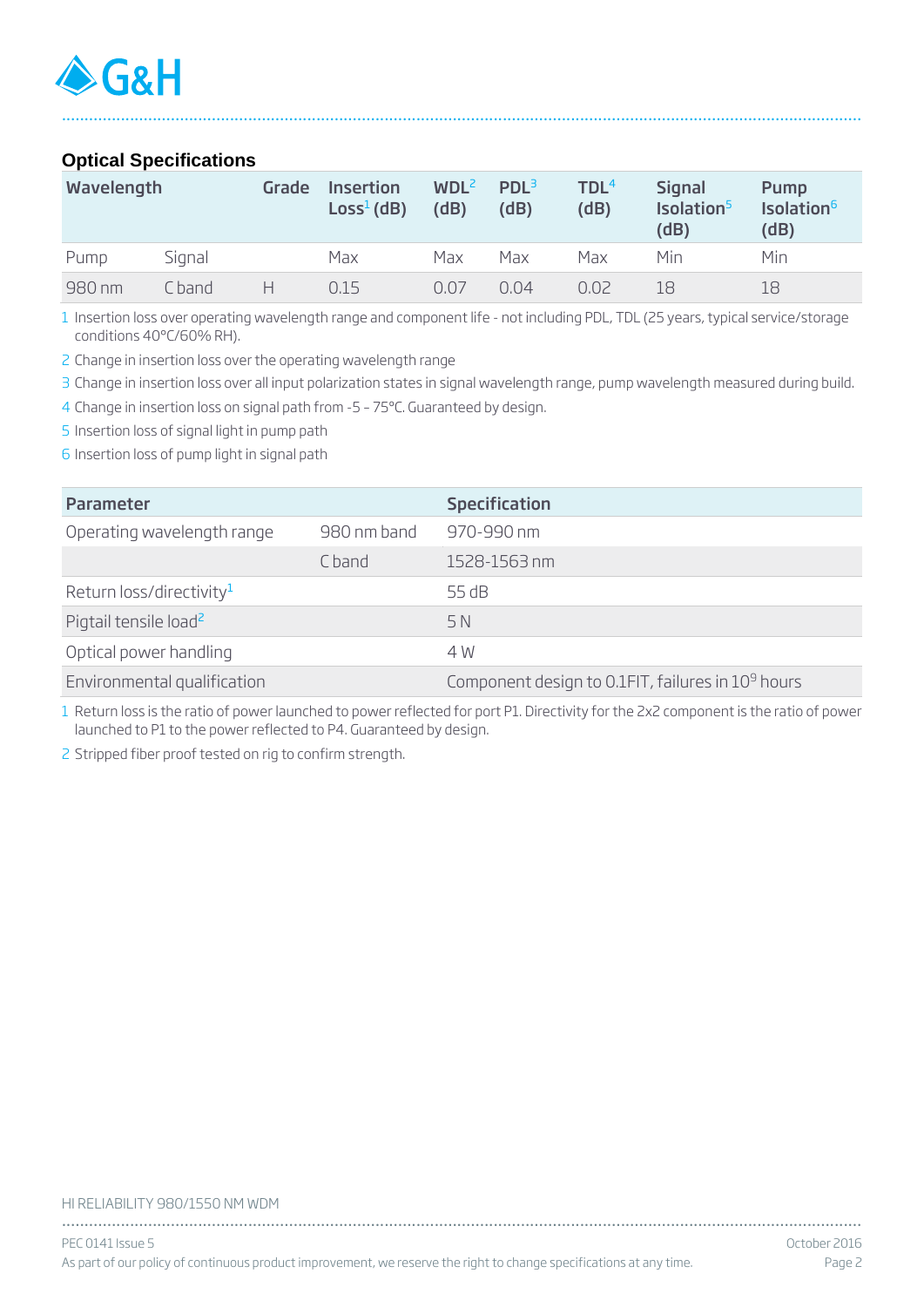

## Housing Option

| <b>Housing Code</b> | <b>Description</b> | Dimensions (mm)                                | Pigtail              |
|---------------------|--------------------|------------------------------------------------|----------------------|
|                     | Regular            | $3.0 \, (\emptyset) \times 55 \, (\mathsf{L})$ | Primary-coated fiber |

................................................................................................................................................................................

# Configuration